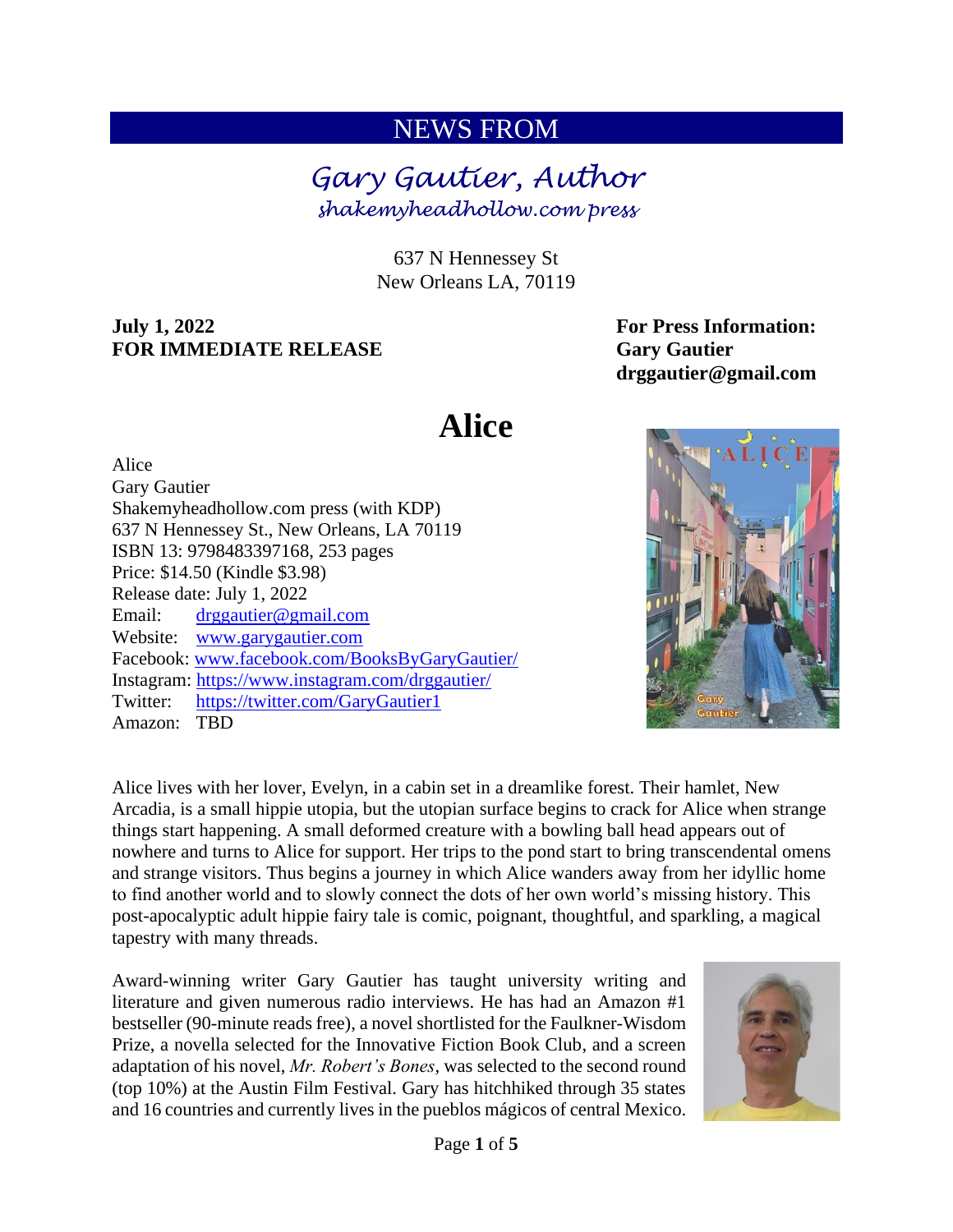## **Reviews and Endorsements**

"The poetry of the novel is alluring, striking in tone, reminiscent of Brautigan's *In Watermelon Sugar*" Michael T. Tusa, Author of *And Trouble Followed* and *Chasing Charles Bukowski*

"Interesting throughout, with the dialogue and the ending especially well-done"

Dan Adams, author of *Fivehead*

*Gary Gautier is an Amazon #1 bestseller (90-minute reads free) and a two-time Faulkner-Wisdom Prize finalist.*

Email: [drggautier@gmail.com](mailto:drggautier@gmail.com) Website: [www.garygautier.com](http://www.garygautier.com/) Facebook: [www.facebook.com/BooksByGaryGautier/](http://www.facebook.com/BooksByGaryGautier/) Instagram:<https://www.instagram.com/drggautier/> Twitter: <https://twitter.com/GaryGautier1> Amazon: TBD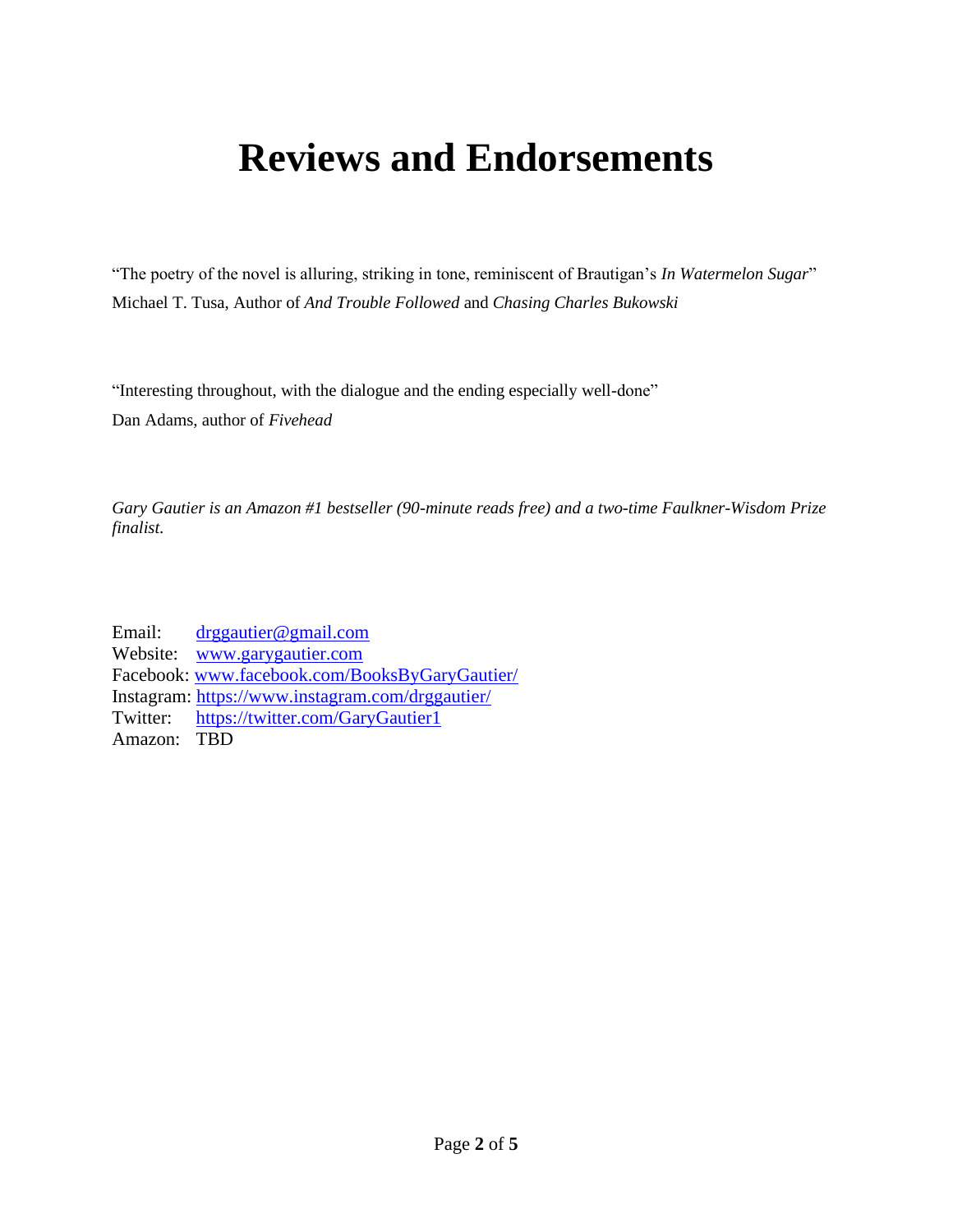# **Alice – Sample**

Alice sat by the pond cupping her hand in the water, as if searching for an undersea plant or animal. The sun was going down. She stripped off her gown and dove in to do something but she could not remember what. When she came up, something was in her hand and the stars were above. They were the same stars as ever, but the constellations were different. Virgo and Scorpio and all the others were gone, and some new arrangement had begun. Something moved in the woods beside the pond. Not really in the woods. In a juniper bush. It was too big to be a fairy. Alice did not know what it was that moved in the juniper bush.

As Alice approached the shack, she could hear in the dark the whispering of the forest. She saw the lovely silhouette of Evelyn through the window, sleeping in bed. She entered, and Evelyn opened her eyes.

"I was at the pond," Alice said.

"Was the rain king there?" asked Evelyn.

"No. Not today. But something happened. I dove in and the whole cosmos changed. The stars are still there but all the old constellations are gone. Virgo and Scorpio are gone now."

Evelyn sat up. She was taller than average, with a nobility of stature that contrasted with the petite Alice.

"So then it's a new age," said Evelyn.

"Yes."

Alice sat on the bed. Evelyn leaned toward her, pushed a brown curl from the brown eye of Alice, and kissed her twice. Once on her favorite birthmark in the whole world, the pink crescent moon on Alice's neck just above the collarbone. And once on the mouth.

"We can hope," she whispered.

"Yes," said Alice. "And when we can't hope, we can love."

And they lay down together in the wood frame bed in the wood frame house in the woods.

The next day, John Wilson came over to the shack. No one ever called him "John." They always said, "John Wilson."

"Something happened with the fairies last night," said John Wilson.

"I knew it," said Alice.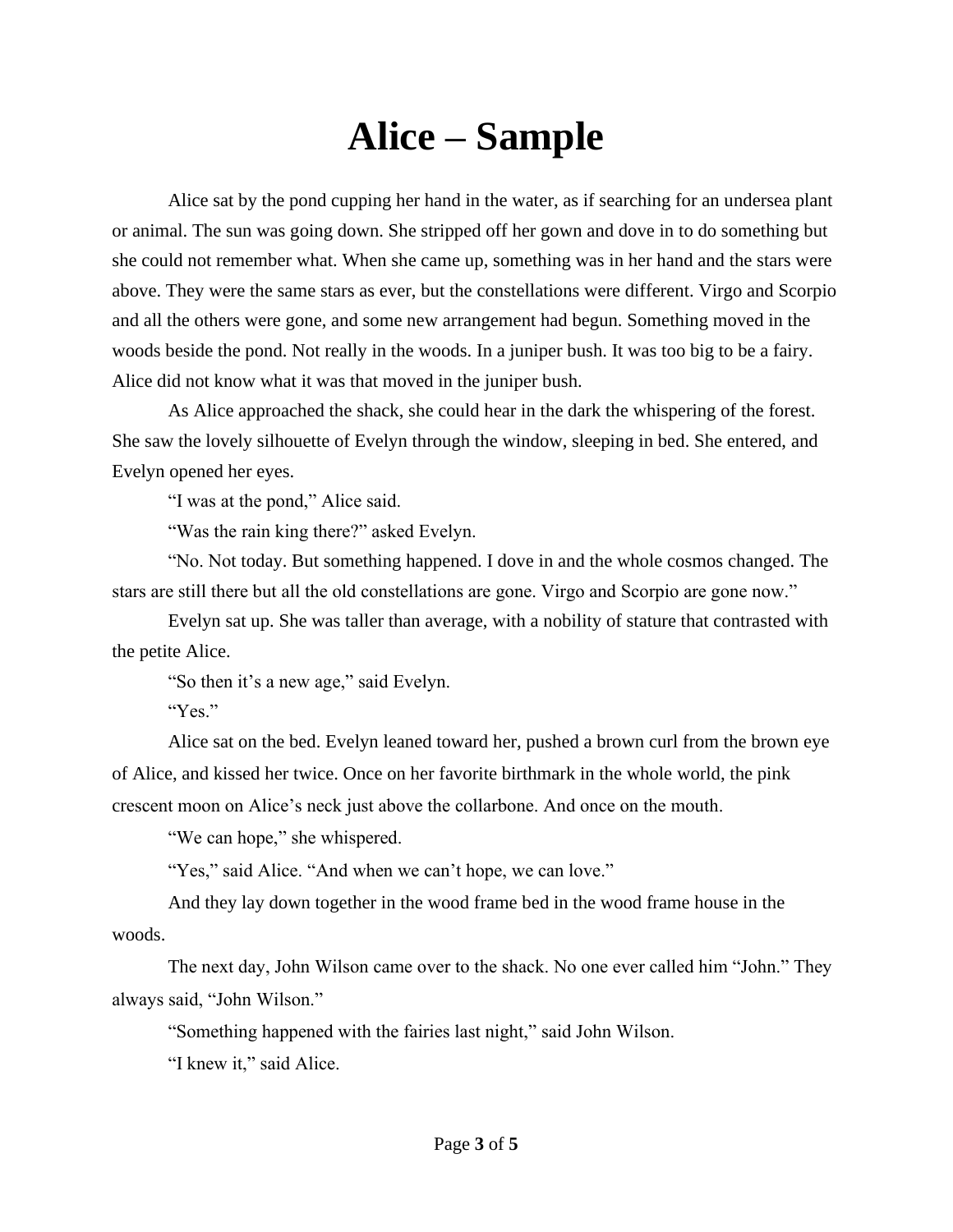## **Alice**

Gary Gautier

### **Detailed Synopsis**

Alice lives with her lover, Evelyn, in a cabin set in a dreamlike forest. Their hamlet, New Arcadia, is a small hippie utopia, but the utopian surface begins to crack for Alice when strange things start happening. A small deformed creature with a bowling ball head appears out of nowhere and turns to Alice for support. Her trips to the pond start to bring transcendental omens and strange visitors. Thus begins a journey in which Alice wanders away from her idyllic home to find another world and to slowly connect the dots of her own world's missing history.

Alice's quest is not without its series of guides: first, the mysterious sweeper, one of the archetypal figures who haunt the edges of New Arcadia; then Mab, a timeless spright whose dominion is the pond; then Rebecca, a medieval lass from many centuries back. Together, they form a chain of women whose transcendental power links them across time and space.

As Alice seeks to understand her place in the chain of visionary women, her ground-level expedition brings her to El Dorado, an alternative social order to her beloved New Arcadia. It is here that she discovers the specific history of her people. After the forgotten Hoarder Wars, in which civilization as it was known was wiped out, survivors branched into two groups, New Arcadia and El Dorado, based on two approaches for steering society away from another cycle of hoarding and war (approaches epitomized in the Lab in El Dorado and the Factory in New Arcadia). Alice discovers that the two societies are once again headed to conflict, and everyone is implicated -- she and her new friends in El Dorado as well as her old friends in New Arcadia.

The climax comes when Alice is detained in El Dorado, her friends from New Arcadia show up looking for her, and the heretofore invisible masters of the Lab and the Factory meet for a showdown. The climax, though, is not one of space battles or high-speed chases. This is fundamentally a human story, a story framed not by the conventions of the action genre but by something more intimate and philosophical. Thus, the reintegration of history, and of Alice's personal identity, is transacted in a space of reflection rather than in a space of high action. But it is a space of reflection still shimmering with the novel's unique landscape. This post-apocalyptic adult hippie fairy tale is comic, poignant, thoughtful, and sparkling, a magical tapestry with many threads.